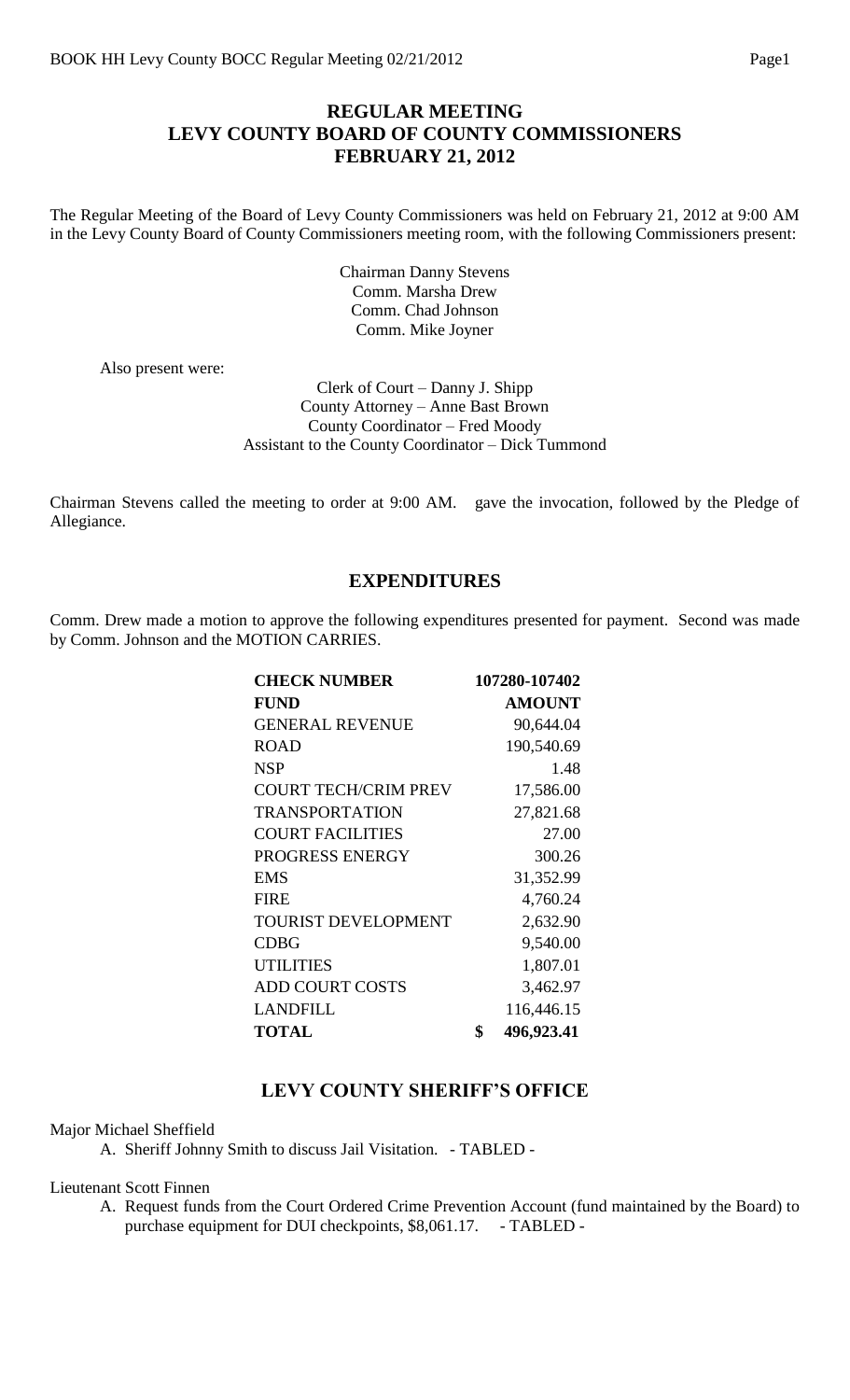## **TOURIST DEVELOPMENT**

Carol McQueen, Director

A. Requesting permission to make application through the 2012-2013 Visit Florida Small Business Partners Grant Program for a Dollar for Dollar Matching Advertising Grant up to \$5,000.

Mrs. McQueen requested Board approval to apply for a Visit Florida Small Business Partners Grant. This is a dollar for dollar matching Advertising Grant for up to \$5,000. Mrs. McQueen stated they would like to pursue this for next year's Marketing Budget.

Comm. Drew made a motion to approve the application of the 2012-2013 Visit Florida Small Business Partners Grant Program. Second was made by Comm. Johnson and the MOTION CARRIES.

# **DEPARTMENT REPORTS**

## **COUNTY COORDINATOR**

Fred Moody, County Coordinator

- A. Request from the Tax Collectors' Office regarding 63 parcels with Special Assessment liens from 1986 thru 1989 that were not part of the Uniform Method of Collection and were not part of the Tax Certificate process; request to dispose of lien. - TABLED -
- B. Inglis Public Meeting to be held March  $6<sup>th</sup>$ , 2012, 6:00 P.M. at the Inglis Town Hall regarding decision on dissolving the Inglis Police Department.

Mr. Moody stated Property Appraiser Osborn Barker and a Commissioner and himself had been requested by the Mayor of Inglis to attend a Town meeting on March  $6<sup>th</sup>$  at 6:00 P.M. The purpose of the meeting will be to allow the residents of Inglis to receive information to make their voting decision on absolving of the Inglis Police Department.

The Commissioners agreed they did not wish to get involved in this issue.

C. Update on inmate labor force for recycling.

Mr. Moody gave an update on inmate crews for Recycling from Lowell and stated they will be available once the transition is complete and they will be notifying Mr. Moody.

## **CORRESPONDENCE**

Karen Blackburn

A. Presenting a request on behalf of the City of Chiefland requesting Waste Pro be allowed to dump waste generated from the annual Solid Waste Amnesty weekend in the Levy County landfill at no additional cost; planned for May 4 & 5, 2012.

Mrs. Blackburn stated the City of Chiefland has requested Waste Pro be allowed to dump waste generated from the annual Solid Waste Amnesty weekend in the Levy County Landfill at no additional cost. The Amnesty dates are planned for May 4<sup>th</sup> and May 5<sup>th</sup>, 2012.

Rod Hastings stated disposing of all of the hazardous waste would generate a large unbudgeted cost for the County and suggested the City of Chiefland use a contractor instead.

The Commissioners agreed they did not wish to allow this and agreed with Mr. Hastings' suggestion.